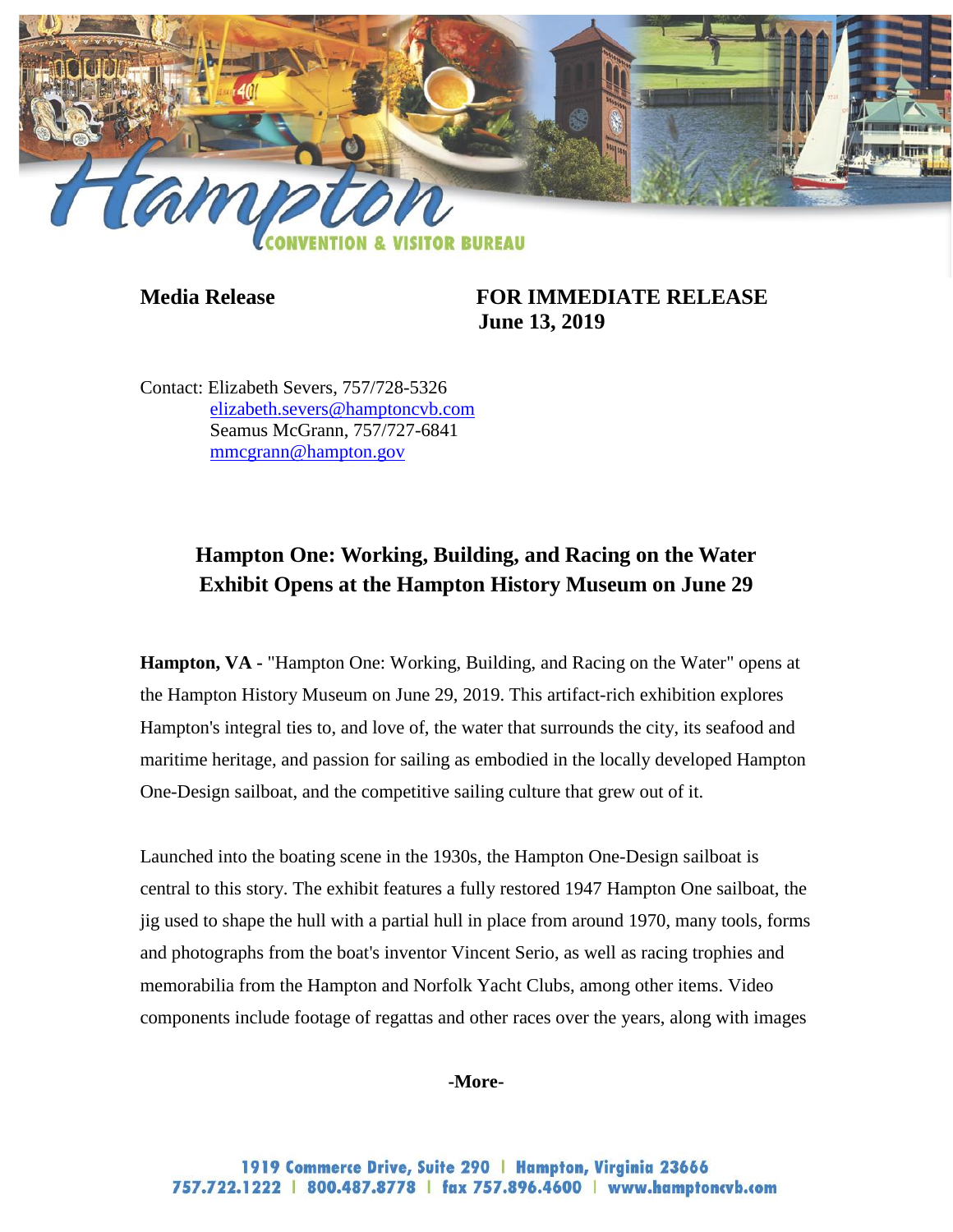#### **Hampton One: Working, Building, and Racing on the Water Exhibit Opens at the Hampton History Museum on June 29– page 2**

from Serio's boat shop demonstrating how a Hampton One was constructed, from framing to launch. Dozens of photos capture numerous events and personalities associated with the history of the Hampton One and other Serio boats.

Hampton is a city of the water. Whether harvesting the seafood bounty, moving goods across nature's original highways, or finding a ready field for competitive recreation, Hamptonians have always turned to their most abundant natural resource…water. Native Virginians built their city, Kecoughtan, here to have ready access to the fertile waterways. The English found the waters nearby an ample source of food and a lifeline to the mother country. Hampton thrived because the water around it provided ready opportunities for industrious watermen and the builders of their boats. Sail-powered skiffs and log canoes carried the working men into the waterways for fishing, crabbing and oystering. The log canoes, with their streamlined shape made particularly capable racing boats as well. Sailing competitions became commonplace. By the turn of the 20th century, gas powered engines began to replace the elegant sails as motivation for the boats and sailing became less an occupation and more a sport and social event.

By the mid-1930s many Hamptonians longed for the days where sails filled the vistas of the waterfront. In its early days Hampton Yacht Club fell upon the idea of creating a oneclass boat sailing competition to keep alive the rich traditions of the city. In response to this need, a local boat-builder, Vincent Serio, was chosen to design a small sailing boat, inexpensive, fast, easily handled that could be used in regattas and races. The Hampton One-Design was born. It proved to exceed all hopes as a vehicle to reinvigorate the intimate connections Hamptonians have with their surrounding waterways. Hundreds of the fast little boats were built by Serio, other boat-builders, and those using a kit.

**-More-**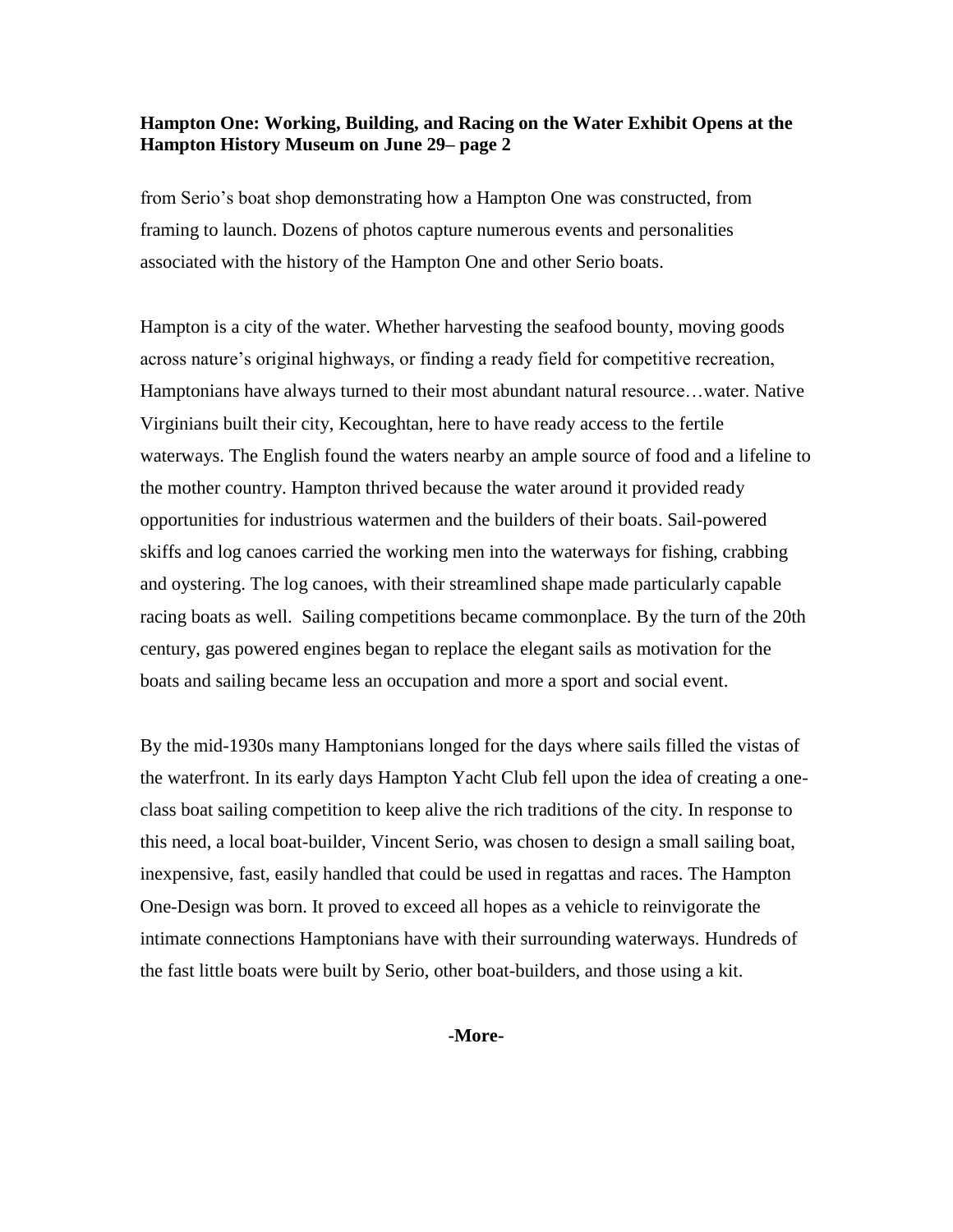## **Hampton One: Working, Building, and Racing on the Water Exhibit Opens at the Hampton History Museum on June 29– page 3**

"Hampton One: Working, Building, and Racing on the Water" celebrates that heritage. The core of the exhibit will be built around a recently donated Hampton One and the extensive collection of original tools, forms, jigs, documents, photos, trophies, uniforms, and other artifacts from the Vincent Serio collection, on loan from Vincent Serio's grandson, Vincent J. Serio, III.

The exhibit will span the first and second floors of the museum. Greeting visitors in the first floor lobby will be the freshly restored 18-foot Hampton One #341 with its mast up. In the second floor's 1700-square-foot changing gallery, the exhibit will continue to tell the rich history of boating and boat building in Hampton using the Serio collection and a selection of artifacts, images, and media from the museum's permanent collection.

Lenders to the exhibition include Chesapeake Bay Maritime Museum, Hampton Yacht Club, Mariners' Museum, Norfolk Yacht Club, and Vincent J. Serio, III.

"Hampton One: Working, Building, and Racing on the Water" continues through December 31, 2020.

The Hampton History Museum is located at 120 Old Hampton Lane in Downtown Hampton. There is plenty of free parking in the garage across from the museum. Open Monday-Saturday, 10:00 a.m.-5:00 p.m., Sunday 1:00 p.m.-5:00 p.m. Closed major holidays. Admission is \$5 for adults, \$4 for seniors, active military, active NASA, AAA, children 4-12, and free to children under 4. For more information, call 757-727-1102, visit www.HamptonHistoryMuseum.org, or like the Hampton History Museum on Facebook and follow it on Twitter and Instagram.

Partially bordered by the Hampton Roads harbor and Chesapeake Bay, Hampton, with the 344,000 sq. ft. Hampton Roads Convention Center and the award-winning Hampton

**-More-**